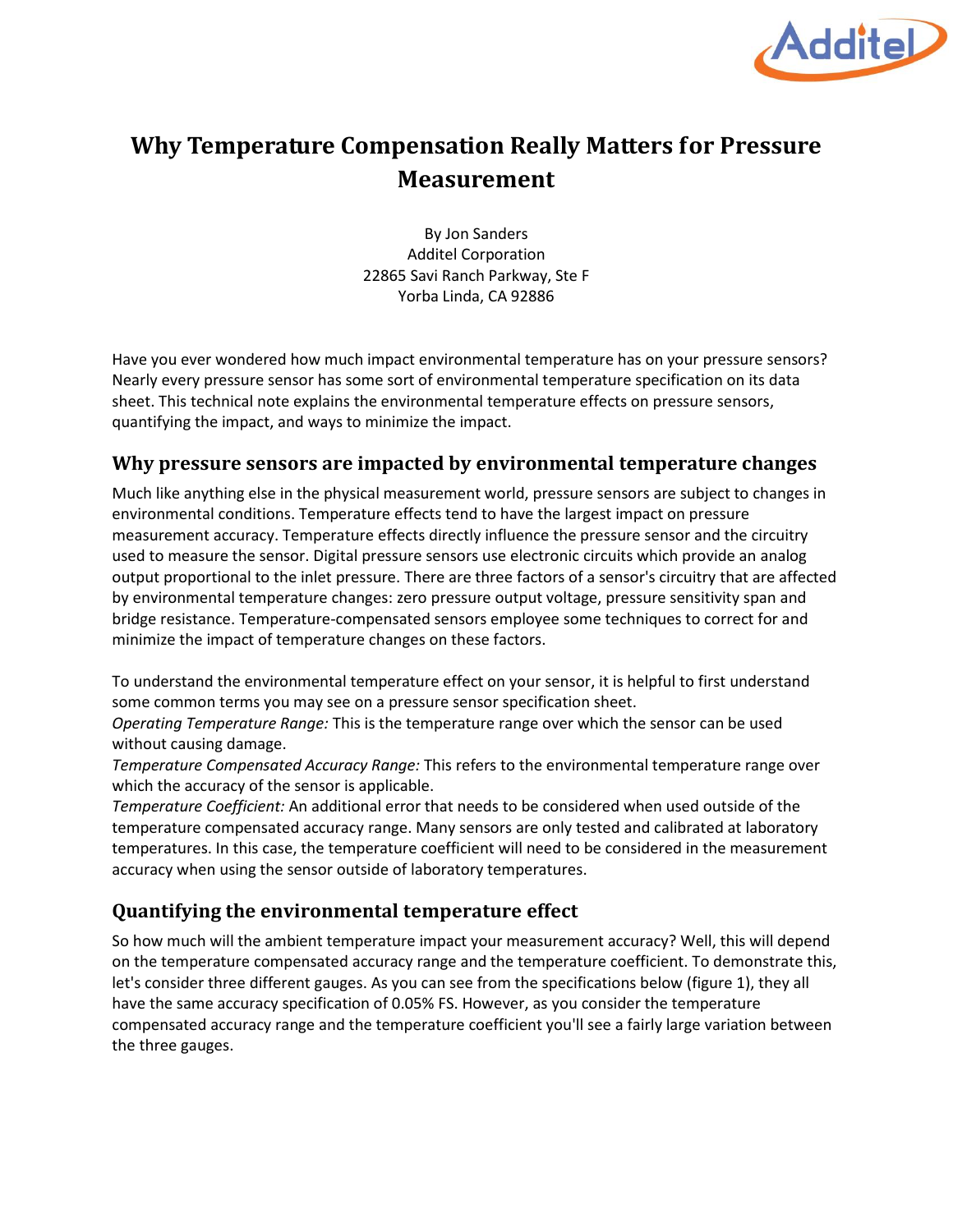| pur |  |
|-----|--|
|-----|--|

|                                                         | <b>Manufacturer 1</b>                   | <b>Manufacturer 2</b>                            | <b>Manufacturer 3</b>              |
|---------------------------------------------------------|-----------------------------------------|--------------------------------------------------|------------------------------------|
| <b>Accuracy</b>                                         | $0.05%$ FS                              | $0.05%$ FS                                       | $0.05%$ FS                         |
| <b>Temperature Compensated</b><br><b>Accuracy Range</b> | N/A                                     | 15 $^{\circ}$ C to 35 $^{\circ}$ C               | $-10^{\circ}$ C to 50 $^{\circ}$ C |
| <b>Temperature Coefficient</b>                          | Add 0.003% FS/°C from<br>$23^{\circ}$ C | Add 0.003% FS/°C: -10°C<br>to 15°C, 35°C to 50°C | N/A                                |

The graph below shows the total specified accuracy when considering the temperature effects on the pressure gauges. As you can see in one case here, the lack of temperature compensation and inclusion of the temperature coefficient specification more than triple the 0.05% FS accuracy specification.



#### **Temperature compensation test results**

To further show temperature compensation has real effect, we placed a non-temperature compensated pressure gauge in a temperature chamber and pressure tested it from 0 to 580 psi (0 to 40 bar) and over the environmental temperature range of  $0^{\circ}$ C to 40°C. We then performed the same test on a temperature compensated gauge. As you may expect—the higher the pressure, the larger the impact from the environmental temperature. Below is a chart comparing the non-temperature compensated gauge with the temperature compensated gauge.